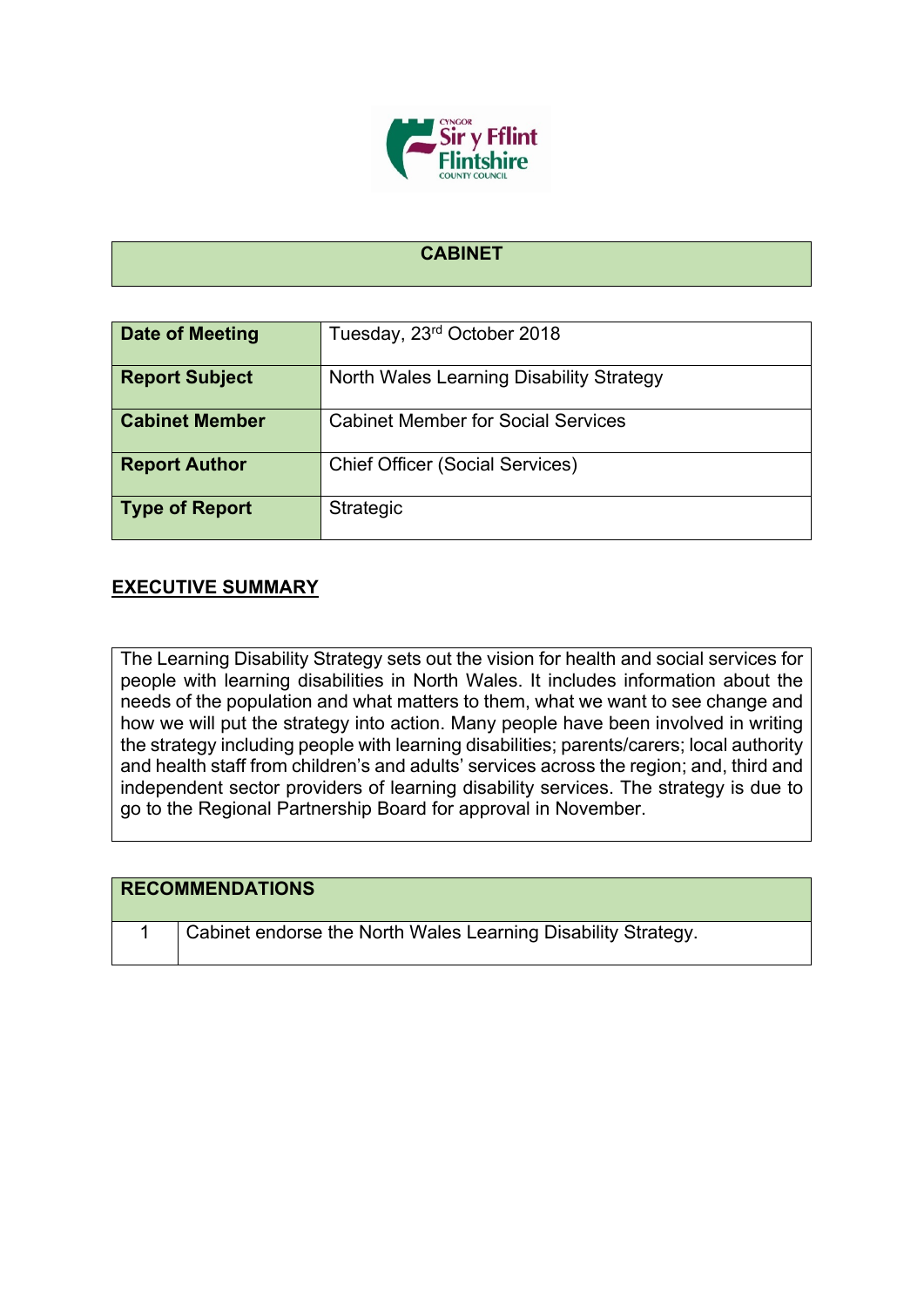| 1.00 | <b>EXPLAINING THE NORTH WALES LEARNING DISABILITY STRATEGY</b>                                                                                                                                                                                                                                                                                                                                                                                                                                                                                                                                                                                                                                                                                                                                                                                                                                                                                                             |
|------|----------------------------------------------------------------------------------------------------------------------------------------------------------------------------------------------------------------------------------------------------------------------------------------------------------------------------------------------------------------------------------------------------------------------------------------------------------------------------------------------------------------------------------------------------------------------------------------------------------------------------------------------------------------------------------------------------------------------------------------------------------------------------------------------------------------------------------------------------------------------------------------------------------------------------------------------------------------------------|
| 1.01 | The Social Services and Well-being (Wales) Act 2014 includes a statutory<br>duty for Regional Partnership Boards to prioritise the development of<br>services in relation to people with learning disabilities. This is a priority in<br>the North Wales Regional Plan (Area Plan) produced by the Regional<br>Partnership Board.                                                                                                                                                                                                                                                                                                                                                                                                                                                                                                                                                                                                                                          |
| 1.02 | The North Wales Learning Disability Strategy will set out how we will work<br>towards integrated learning disability services in North Wales. It is being<br>developed jointly by Betsi Cadwaladr University Health Board (BCUHB) and<br>the six North Wales councils.                                                                                                                                                                                                                                                                                                                                                                                                                                                                                                                                                                                                                                                                                                     |
| 1.03 | Our vision for North Wales is that people with learning disabilities will have<br>a better quality of life; living locally where they feel 'safe and well', where<br>they are valued and included in their communities and have access to<br>effective personal support that promotes independence, choice and control.<br>The strategy is based around what people have told us matters to them:                                                                                                                                                                                                                                                                                                                                                                                                                                                                                                                                                                          |
|      | having a good place to live<br>$\bullet$<br>having something meaningful to do<br>$\bullet$<br>friends, family and relationships<br>$\bullet$<br>being safe<br>$\bullet$<br>being healthy<br>$\bullet$<br>having the right support<br>$\bullet$                                                                                                                                                                                                                                                                                                                                                                                                                                                                                                                                                                                                                                                                                                                             |
|      | Within each of these areas we include: the needs of people with profound<br>and multiple learning disabilities; and, support through changes in life from<br>early years to ageing well, including the needs of older carers and the<br>transition from children's to adult's services. We are committed to<br>strengthening Welsh language services and providing an active offer<br>through the Mwy na geiriau/More than just words framework.                                                                                                                                                                                                                                                                                                                                                                                                                                                                                                                           |
| 1.04 | The strategy includes information about what we know about the population,<br>current services and what we want to see change. Some of the key findings<br>of the needs assessment are that there around 810 children with a severe<br>or profound learning difficulty and 2,900 adults with learning disabilities<br>receiving services in North Wales. The number of people with learning<br>disabilities needing support is increasing and people with learning<br>disabilities are living longer. These trends are likely to continue. There are<br>also an increasing number of older carers (including parents and family)<br>providing care and support for people with learning disabilities. People with<br>learning disabilities tend to experience worse health, have greater need of<br>health care and are more at risk of dying early compared to the general<br>population. There are likely to be more young people with complex needs<br>needing support. |
| 1.05 | To achieve our vision and provide services based on what matters to people<br>(a good place to live, something meaningful to do and so on) we have<br>planned five work packages that will set out how we will change things in                                                                                                                                                                                                                                                                                                                                                                                                                                                                                                                                                                                                                                                                                                                                            |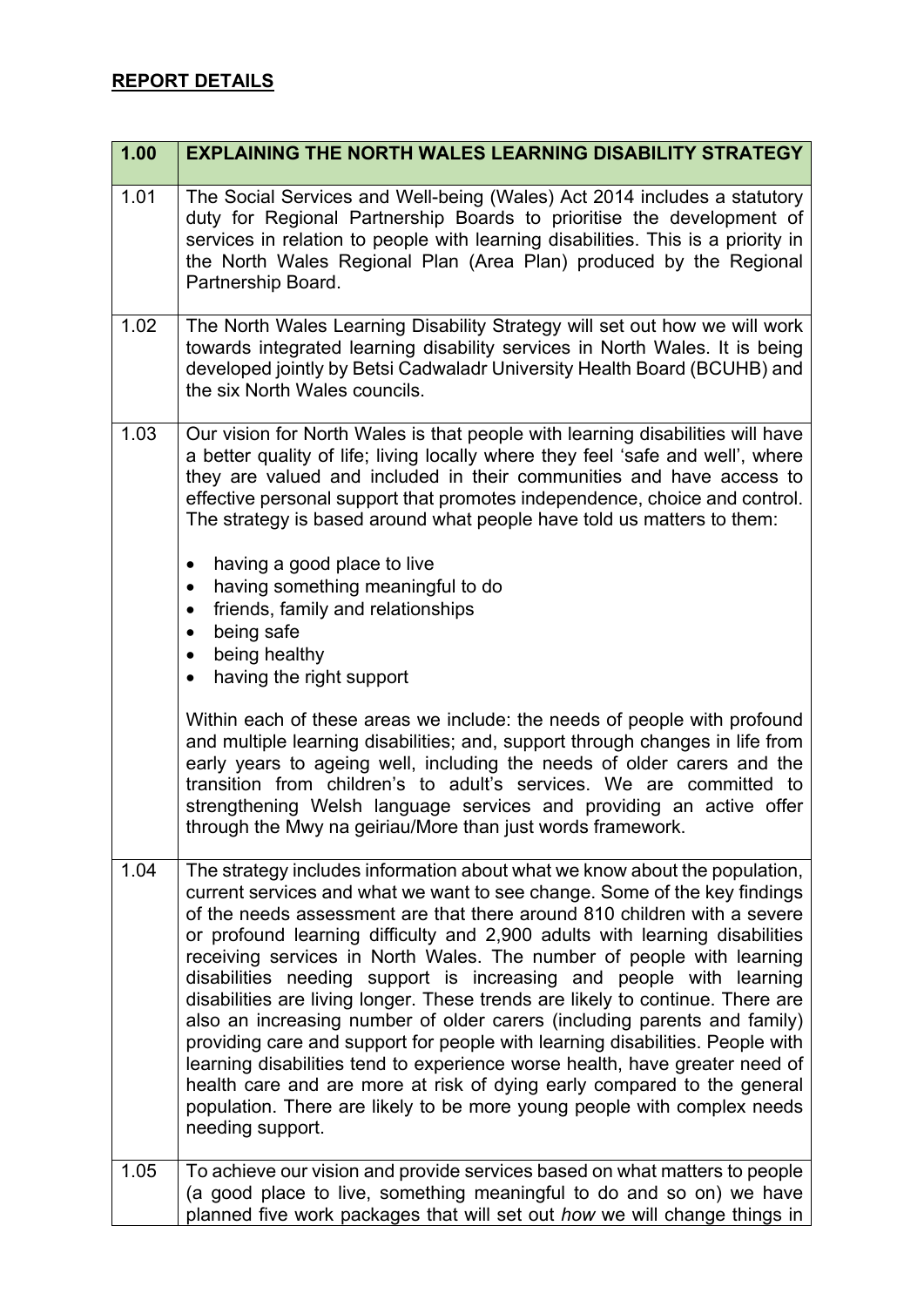|      | order to achieve good lives for people with learning disabilities. The work<br>packages will take an asset-based approach to build on the skills, networks<br>and community resources that people with learning disabilities already have.<br>They will be co-produced with people with learning disabilities and their<br>parents/carers so we share power and responsibility for making the<br>changes. We will also work closely with staff in the six local authorities and<br>the health board to improve communication and understanding of the<br>reasonable adjustments that people with learning disabilities may need to<br>access health care and other public services. The key to achieving our vision<br>will be to work with local communities to make sure people with learning<br>disabilities are truly valued and included in their communities.                                                                                                                                                         |
|------|-----------------------------------------------------------------------------------------------------------------------------------------------------------------------------------------------------------------------------------------------------------------------------------------------------------------------------------------------------------------------------------------------------------------------------------------------------------------------------------------------------------------------------------------------------------------------------------------------------------------------------------------------------------------------------------------------------------------------------------------------------------------------------------------------------------------------------------------------------------------------------------------------------------------------------------------------------------------------------------------------------------------------------|
| 1.06 | The five work packages proposed are:<br>Integrated structures: making sure health and social services work better<br>$\bullet$<br>together to support people with learning disabilities.<br>Workforce development: making sure staff know how to communicate<br>$\bullet$<br>well with people with learning disabilities in Welsh or English and can<br>make changes to support them well. This will help people get the health<br>care they need.<br>Commissioning and procurement: work with other organisations to make<br>$\bullet$<br>sure we have the types of housing and support people need.<br>Community and culture change: work with the local community to make<br>$\bullet$<br>sure people with learning disabilities can access lots of different activities<br>and meet new people if they want to. Help more people with learning<br>disabilities to get paid jobs.<br>Assistive technology: Find ways to use technology like alarms and<br>$\bullet$<br>mobile phones to help people be more independent. |

| 2.00 | <b>RESOURCE IMPLICATIONS</b>                                                                                                                                                                                                                                                                                                                                                                                                                                                                                                                                              |
|------|---------------------------------------------------------------------------------------------------------------------------------------------------------------------------------------------------------------------------------------------------------------------------------------------------------------------------------------------------------------------------------------------------------------------------------------------------------------------------------------------------------------------------------------------------------------------------|
| 2.01 | Putting the strategy into action has staff and financial resource implications<br>for the six local authorities and BCUHB. The aim of the strategy to improve<br>the way we use our resources but there is likely to be a need for additional<br>resources initially to manage the project and to deliver the work packages.<br>These resource implications will be prepared in detail as part of the<br>development of the five work packages. We have submitted a bid to the<br>Welsh Government transformation fund to ask for support with these<br>additional costs. |
| 2.02 | A comprehensive and compelling case for the Welsh Government<br>parliamentary review transformation fund has been submitted, and we<br>expect a positive response from Welsh Government.                                                                                                                                                                                                                                                                                                                                                                                  |

| 3.00 | <b>CONSULTATIONS REQUIRED / CARRIED OUT</b>                                                                                                                                  |
|------|------------------------------------------------------------------------------------------------------------------------------------------------------------------------------|
| 3.01 | The strategy was based initially on findings from the consultation carried out<br>as part of the population assessment and regional plan. In addition we<br>consulted using: |
|      | An online questionnaire and easy read questionnaire circulated widely                                                                                                        |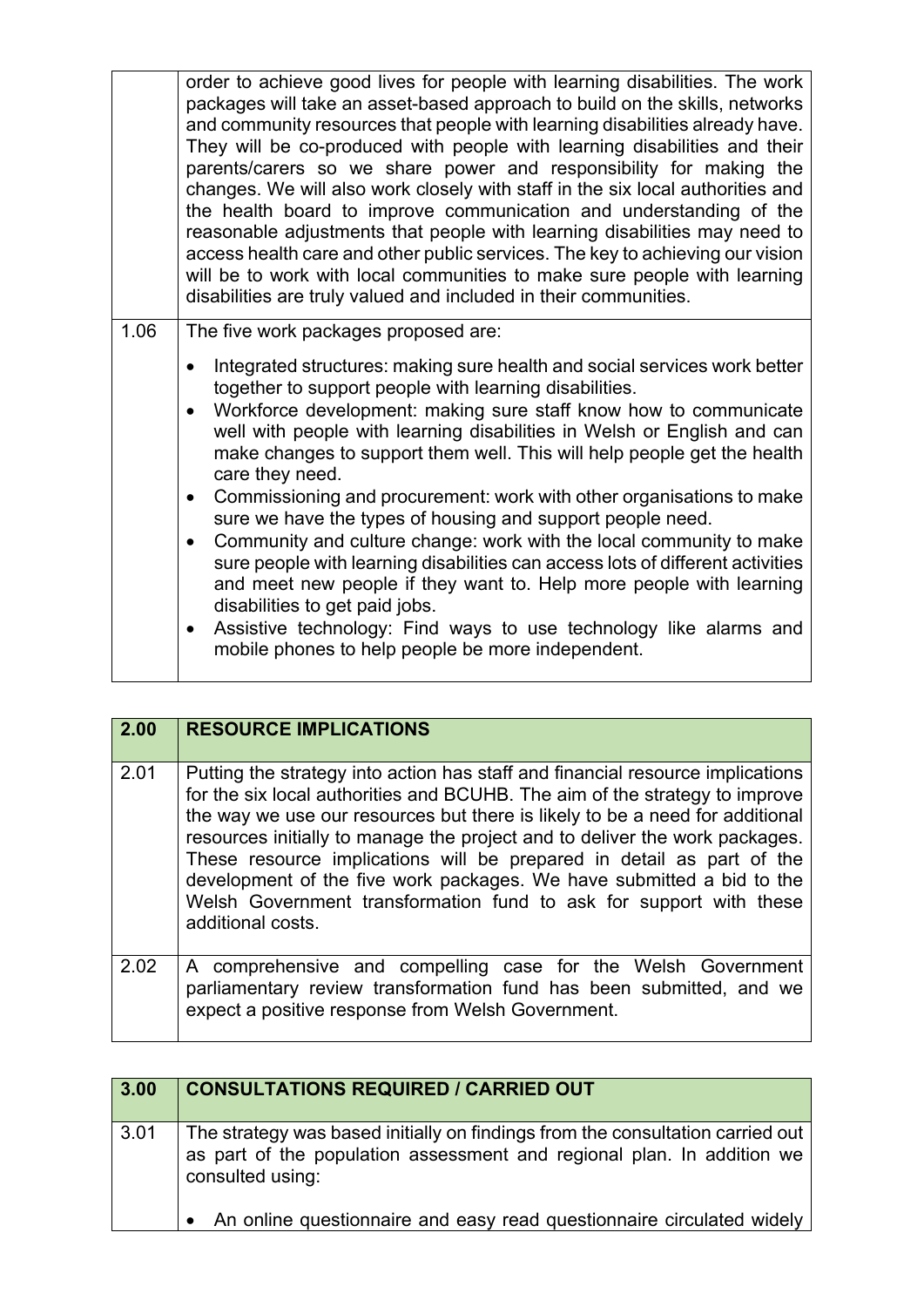|      | to staff, partner organisations, the citizen's panel, service users and<br>other members of the public between April and July 2018. We received<br>175 responses.<br>Discussion groups and interviews with children, young people and adults<br>$\bullet$<br>with learning disabilities, parents/carers and parents with learning<br>disabilities. This element was led by the North Wales Citizen's Panel.<br>Consultation events for service providers and local authority and health<br>$\bullet$<br>staff. We had around 60 providers and over 100 staff attend the events.<br>A full consultation report is available.                                                                                                                          |
|------|------------------------------------------------------------------------------------------------------------------------------------------------------------------------------------------------------------------------------------------------------------------------------------------------------------------------------------------------------------------------------------------------------------------------------------------------------------------------------------------------------------------------------------------------------------------------------------------------------------------------------------------------------------------------------------------------------------------------------------------------------|
| 3.02 | The strategy has been written based on the findings of the consultation and<br>the draft strategy is now being shared widely for further comments. This<br>includes:                                                                                                                                                                                                                                                                                                                                                                                                                                                                                                                                                                                 |
|      | A joint meeting of members of the North Wales Learning Disability<br>$\bullet$<br>Partnership, Managers of Services for Disabled Children Group,<br>representatives from BCUHB from children's and adults services and<br>representatives from Additional Learning Needs Education services.<br>Consultation with representatives from Public Health Wales, North<br>$\bullet$<br>Wales Regional Equality Network, Supporting People, Violence Against<br>Women, Domestic Abuse and Sexual Violence, Welsh Government's<br>Improving Lives Programme and a lead for primary care services in<br><b>BCUHB.</b><br>Around 280 people on the mailing list for the project including service<br>$\bullet$<br>providers, staff and members of the public. |
| 3.03 | The draft strategy has also been or will be going to the following regional<br>groups before approval by the six local authorities and the health board:                                                                                                                                                                                                                                                                                                                                                                                                                                                                                                                                                                                             |
|      | • BCUHB Strategy, Partnerships & Population Health Committee<br><b>BCUHB Stakeholder Reference Group</b><br>North Wales Adult Services Heads (NWASH)<br>North Wales Heads of Children's Services (NWHoCS)<br>North Wales Leadership Group<br>$\bullet$<br><b>Regional Partnership Board</b>                                                                                                                                                                                                                                                                                                                                                                                                                                                          |
|      | The final draft of the strategy is due to go to the Regional Partnership Board<br>for approval in November 2018 after which it will go through the approval<br>processes of the six local authorities and the health board.                                                                                                                                                                                                                                                                                                                                                                                                                                                                                                                          |

| 4.00 | <b>RISK MANAGEMENT</b>                                                                                                                                                                                                                                                                                           |
|------|------------------------------------------------------------------------------------------------------------------------------------------------------------------------------------------------------------------------------------------------------------------------------------------------------------------|
| 4.01 | The risk that the level of integration will not meet Welsh Government<br>requirements under the Social Services and Well-being (Wales) Act 2014.<br>To mitigate we will take a partnership approach to the project.                                                                                              |
| 4.02 | The risk that the process won't involve service users, parents and carers in<br>a meaningful and co-productive way. To mitigate we will embed participation<br>in the process and consider commissioning a specialist organisation to<br>support. Documents will be produced in easy-read format where possible. |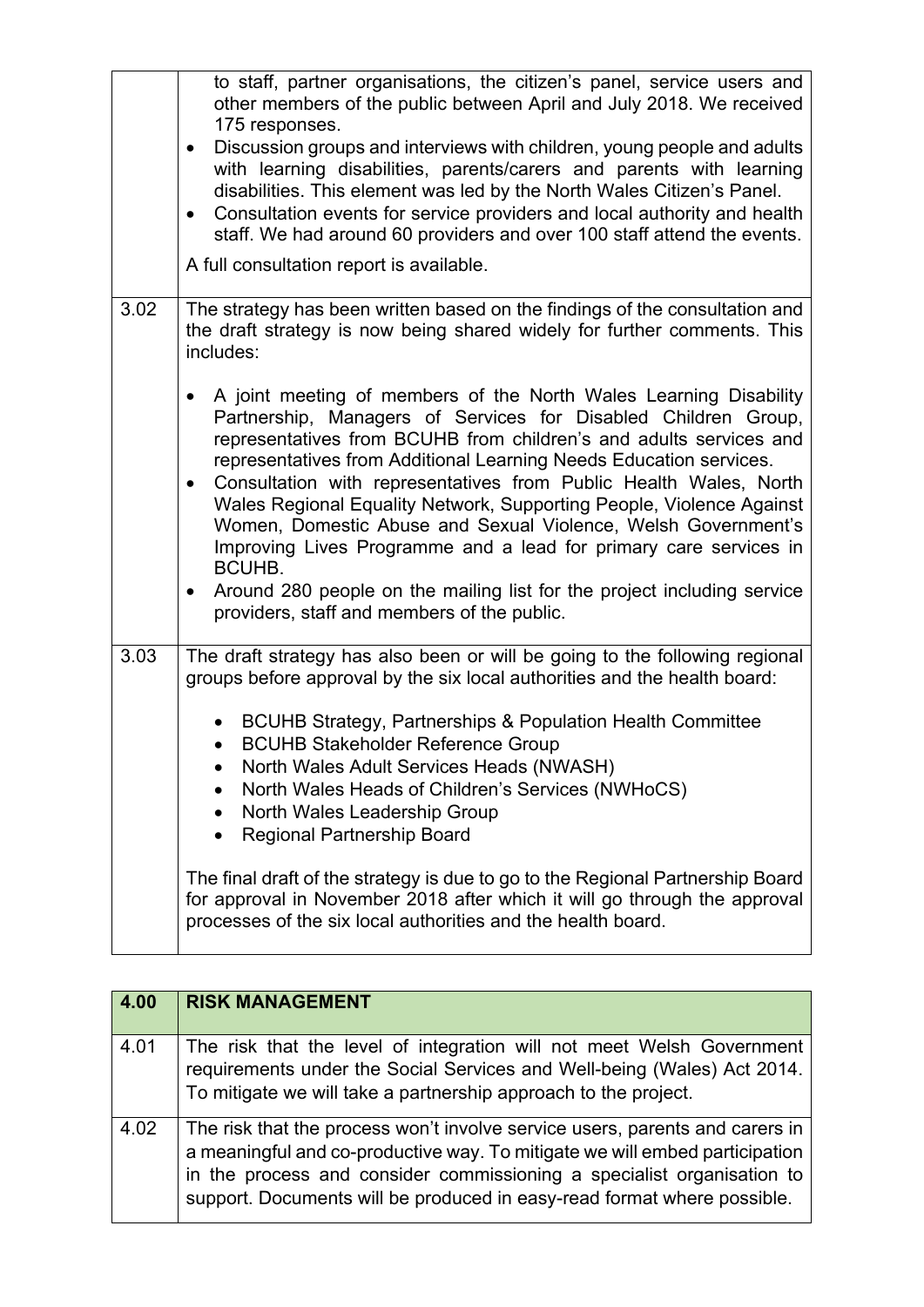| 4.03 | A well-being impact assessment has been written for the strategy which<br>includes anti-poverty, environment and equalities issues. |
|------|-------------------------------------------------------------------------------------------------------------------------------------|
|      |                                                                                                                                     |

| 5.00 | <b>APPENDICES</b>                                                                  |
|------|------------------------------------------------------------------------------------|
| 5.01 | Appendix 1 - Draft North Wales Learning Disability Strategy                        |
| 5.02 | Appendix 2 - Draft North Wales Learning Disability Strategy Consultation<br>Report |

| 6.00 | <b>LIST OF ACCESSIBLE BACKGROUND DOCUMENTS</b>                                                                                                                                            |
|------|-------------------------------------------------------------------------------------------------------------------------------------------------------------------------------------------|
| 6.01 | <b>North Wales Population Assessment</b><br><b>North Wales Regional Plan</b><br><b>Contact Officer: Neil Ayling</b><br>Telephone: 01352 704511<br>E-mail: neil.j.ayling@flintshire.gov.uk |

| 7.00 | <b>GLOSSARY OF TERMS</b>                                                                                                                                                                                                                                                                                                                                                                     |
|------|----------------------------------------------------------------------------------------------------------------------------------------------------------------------------------------------------------------------------------------------------------------------------------------------------------------------------------------------------------------------------------------------|
| 7.01 | Active offer: providing a service in Welsh without someone having to ask<br>for it.                                                                                                                                                                                                                                                                                                          |
|      | Asset-based approach: bringing people and communities together to<br>achieve positive change using their own knowledge, skills and lived<br>experience around the issues they encounter in their own lives. It is about<br>recognising the strengths in individuals and a community and using those to<br>solve problems instead of focussing on the deficits or problems in a<br>community. |
|      | Co-production: An asset-based approach that enables people providing<br>and people receiving services to share power and responsibility, and work<br>together in equal, reciprocal and caring relationships.                                                                                                                                                                                 |
|      | Integrated services: for example, social services and health services<br>working more closely together so that people receive a 'seamless service',<br>where they don't experience delays or fall through the gaps between<br>services because of the way the services are set up.                                                                                                           |
|      | Learning Disability: The term is used to describe an individual who has a<br>significantly reduced ability to understand new or complex information, or to<br>learn new skills (impaired intelligence); and / or a reduced ability to cope<br>independently (impaired adaptive functioning); which started before adult-<br>hood and has a lasting effect on development.                    |
|      | Regional Partnership Board: Regional Partnership Boards were set up in                                                                                                                                                                                                                                                                                                                       |